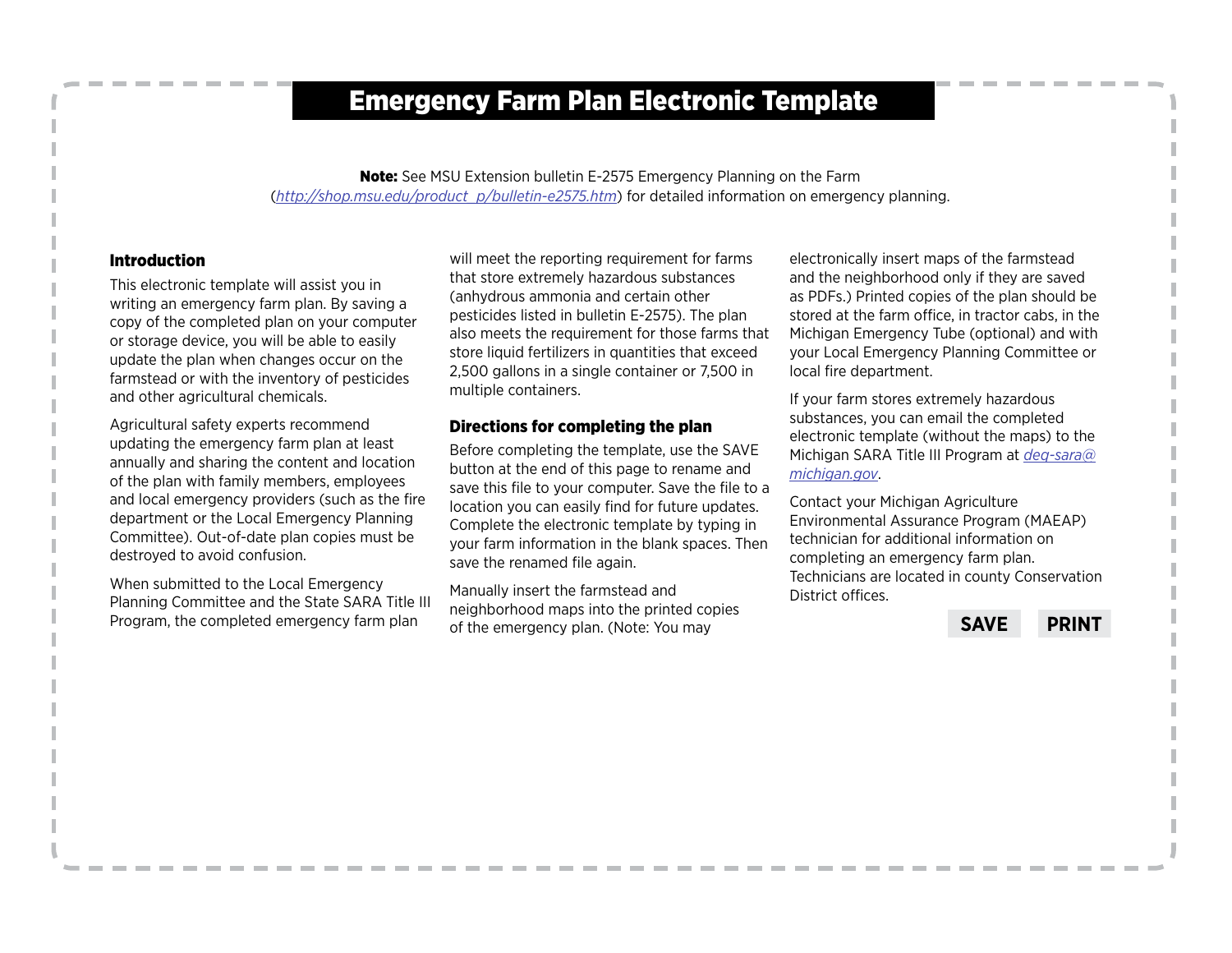| Farm Name |  |
|-----------|--|
| ∩at≙      |  |

--------

### **Section Ia. Farm Emergency Contact Information**

Place copies of this completed form near each farm phone.

Smart911 services may be available in your county. For information, go to Smart911.com or contact your county 911 dispatcher.

| <b>Owner Emergency Contacts</b> | <b>Farm Information</b>                         | <b>Neighbors Contacts</b> |
|---------------------------------|-------------------------------------------------|---------------------------|
| <b>Primary</b>                  | Name<br>of Farm _______________________         |                           |
|                                 |                                                 |                           |
|                                 | Address                                         |                           |
|                                 |                                                 |                           |
|                                 | Directions                                      |                           |
| <b>Alternative</b>              |                                                 |                           |
|                                 |                                                 |                           |
|                                 |                                                 |                           |
|                                 |                                                 |                           |
|                                 | Storage Site(s) address/location (if different) |                           |
|                                 |                                                 |                           |
| <b>Alternative</b>              |                                                 |                           |
|                                 |                                                 |                           |
|                                 |                                                 |                           |
|                                 |                                                 |                           |
|                                 |                                                 |                           |
|                                 |                                                 |                           |
|                                 |                                                 |                           |
|                                 | 4                                               |                           |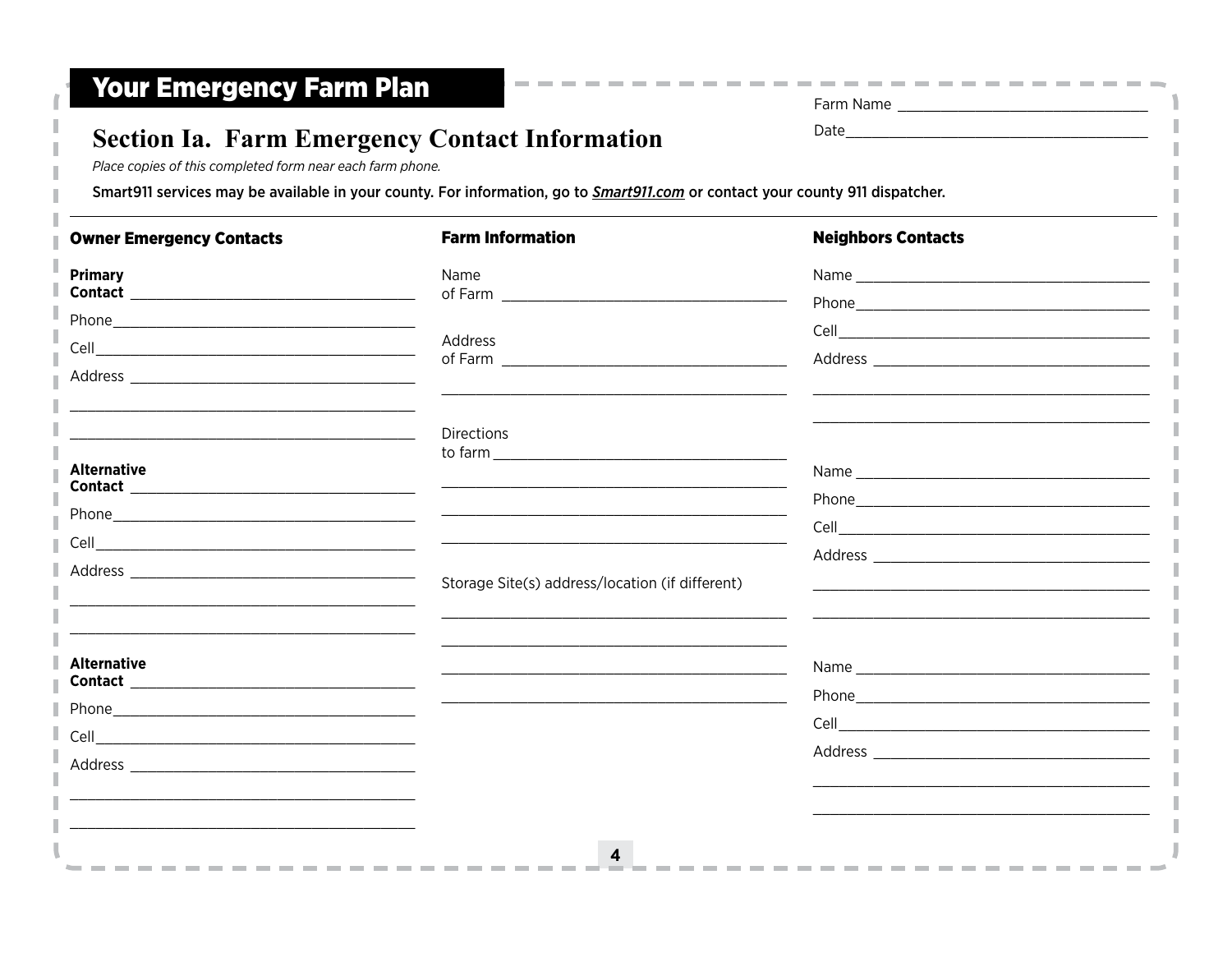| <b>Section Ib. Agency Emergency Telephone Numbers</b><br>Place copies of this completed form near each farm phone. |                                                                                                                                                                                                                                |                                              |
|--------------------------------------------------------------------------------------------------------------------|--------------------------------------------------------------------------------------------------------------------------------------------------------------------------------------------------------------------------------|----------------------------------------------|
|                                                                                                                    | Smart911 services may be available in your county. For information, go to Smart911.com or contact your county 911 dispatcher.                                                                                                  |                                              |
| e/Police/Medical Central Dispatch                                                                                  | <b>State and Federal Agency</b>                                                                                                                                                                                                | <b>County Drain Commissioner</b>             |
| dergency phone  911                                                                                                | <b>Telephone Numbers:</b>                                                                                                                                                                                                      |                                              |
|                                                                                                                    | Agriculture Pollution Emergency Hotline,<br>Michigan Department of Agriculture and                                                                                                                                             |                                              |
| spital                                                                                                             | Rural Development (MDARD) 800-405-0101                                                                                                                                                                                         | <b>Equipment Dealer/Mechanic</b>             |
|                                                                                                                    | Pollution Emergency Alerting System (PEAS),                                                                                                                                                                                    |                                              |
|                                                                                                                    | Michigan Department of Environmental                                                                                                                                                                                           |                                              |
| e Department                                                                                                       | Quality (MDEQ) 800-292-4706<br>National Response Center (NRC) 800-424-8802                                                                                                                                                     | <b>Emergency Management Coordinator/LEPC</b> |
|                                                                                                                    |                                                                                                                                                                                                                                |                                              |
|                                                                                                                    | Michigan Poison Control 800-222-1222                                                                                                                                                                                           |                                              |
| ectrical Company                                                                                                   | Michigan Meth Hotline866-638-4847                                                                                                                                                                                              | <b>FBI Field Office (Detroit)</b>            |
|                                                                                                                    |                                                                                                                                                                                                                                |                                              |
|                                                                                                                    | <b>Veterinarian</b>                                                                                                                                                                                                            | <b>Environmental Cleanup Company</b>         |
| s Company                                                                                                          |                                                                                                                                                                                                                                |                                              |
|                                                                                                                    |                                                                                                                                                                                                                                |                                              |
| neral and the contract of the contract of the contract of the contract of the contract of the contract of the      | <b>Family Doctor</b>                                                                                                                                                                                                           |                                              |
|                                                                                                                    |                                                                                                                                                                                                                                |                                              |
| richemical Dealer                                                                                                  |                                                                                                                                                                                                                                |                                              |
|                                                                                                                    | <b>County Road Commission</b>                                                                                                                                                                                                  |                                              |
|                                                                                                                    | Name and the state of the state of the state of the state of the state of the state of the state of the state of the state of the state of the state of the state of the state of the state of the state of the state of the s |                                              |
|                                                                                                                    |                                                                                                                                                                                                                                |                                              |

Emergency phone. . . **911** General phone \_\_\_\_\_\_\_\_\_\_\_\_\_\_\_\_\_\_\_\_\_\_\_\_\_\_\_\_

Name \_\_\_\_\_\_\_\_\_\_\_\_\_\_\_\_\_\_\_\_\_\_\_\_\_\_\_\_\_\_\_\_\_\_\_ Phone\_\_\_\_\_\_\_\_\_\_\_\_\_\_\_\_\_\_\_\_\_\_\_\_\_\_\_\_\_\_\_\_\_\_\_

Name \_\_\_\_\_\_\_\_\_\_\_\_\_\_\_\_\_\_\_\_\_\_\_\_\_\_\_\_\_\_\_\_\_\_\_

Emergency \_\_\_\_\_\_\_\_\_\_\_\_\_\_\_\_\_\_\_\_\_\_\_\_\_\_\_\_\_\_\_

Emergency \_\_\_\_\_\_\_\_\_\_\_\_\_\_\_\_\_\_\_\_\_\_\_\_\_\_\_\_\_\_\_

Name \_\_\_\_\_\_\_\_\_\_\_\_\_\_\_\_\_\_\_\_\_\_\_\_\_\_\_\_\_\_\_\_\_\_\_ Phone\_\_\_\_\_\_\_\_\_\_\_\_\_\_\_\_\_\_\_\_\_\_\_\_\_\_\_\_\_\_\_\_\_\_\_

-------------

Phone\_\_\_\_\_\_\_\_\_\_\_\_\_\_\_\_\_\_\_\_\_\_\_\_\_\_\_\_\_\_\_\_\_\_\_

General

General

Fire/Police/Medical Central Dispatch

Hospital

Fire Department

Electrical Company

Gas Company

Agrichemical Dealer

#### Family Doctor

### **County Road Cor**

**5**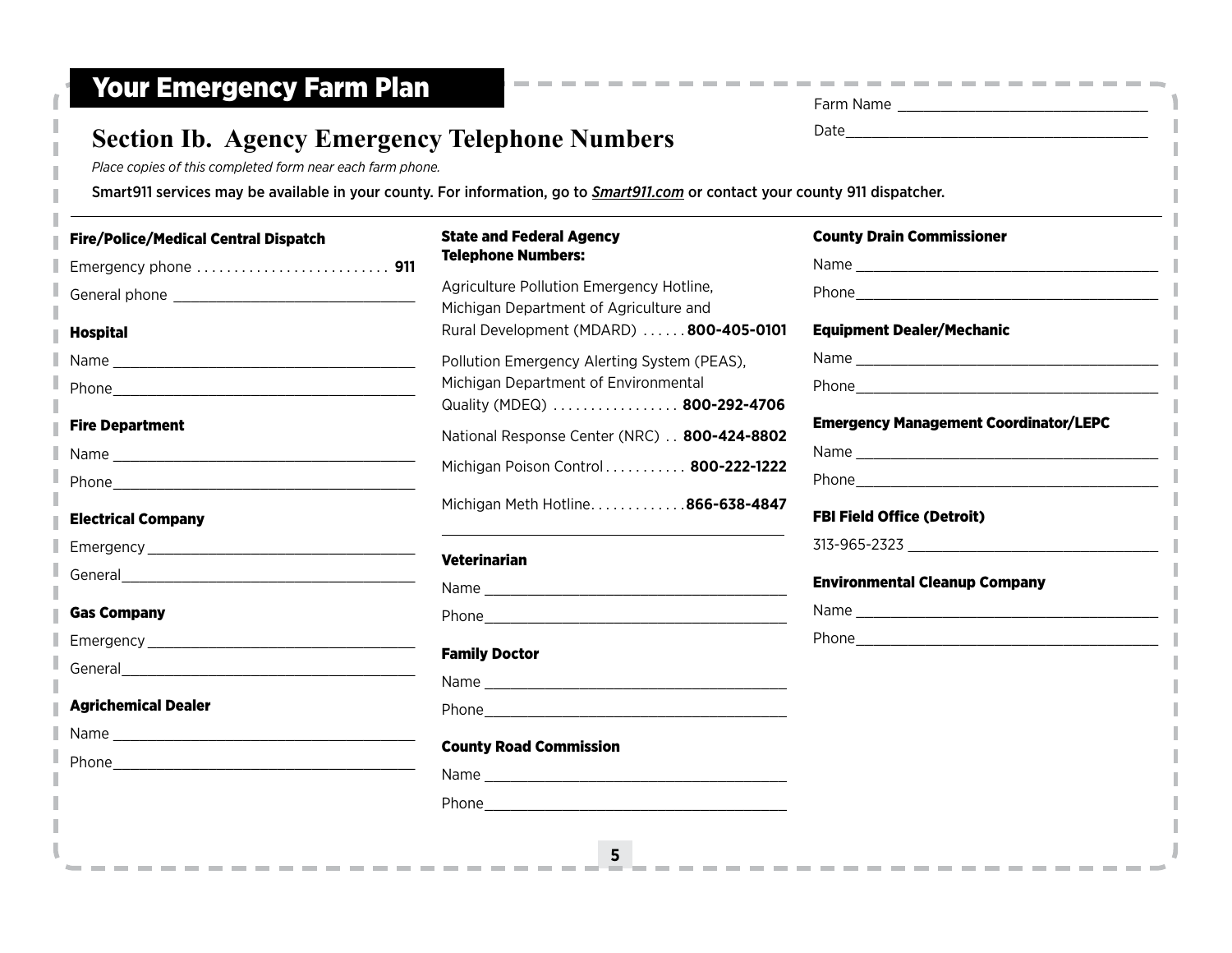### **Section II. Map Information**

Complete two maps for each site (farmstead and neighborhood maps). *Map the farmstead site (or other part of the farm where agrichemicals are stored) and label the following:*

### **Buildings/structures location**

Barns, houses, shops, outbuildings, silos, grain bins, manure storage/pits, livestock barns *(note if manure storage below)*, refrigeration compressors, upright or bunker silos

### **Land features**

- Roads and crossroads, driveways and lanes, fences and gates
- Wells and/or municipal water supply, hydrants, ponds, streams, rivers, lakes and wetlands
- Septic tanks, wastewater systems, cisterns
- Drainage ditches, culverts, surface drains
- Slope of land (drainage direction)
- North direction

### **Chemical/Fertilizer/Fuel storage**

Identify where chemicals, fertilizers, and fuel are stored.

### **Use these symbols to show locations:**

- AST Aboveground storage tank
- CG Compressed gasses (oxy/acetylene)
- E Main electrical shutoff
- EP Emergency plan contained in Michigan emergency tube or key-box (see Glossary on page 27)
- G Main gas shutoff
- LP Liquid propane (note if buried)
- RU Refrigeration units/compressors and coolant type
- UST Underground storage tank
- Well Farm water well

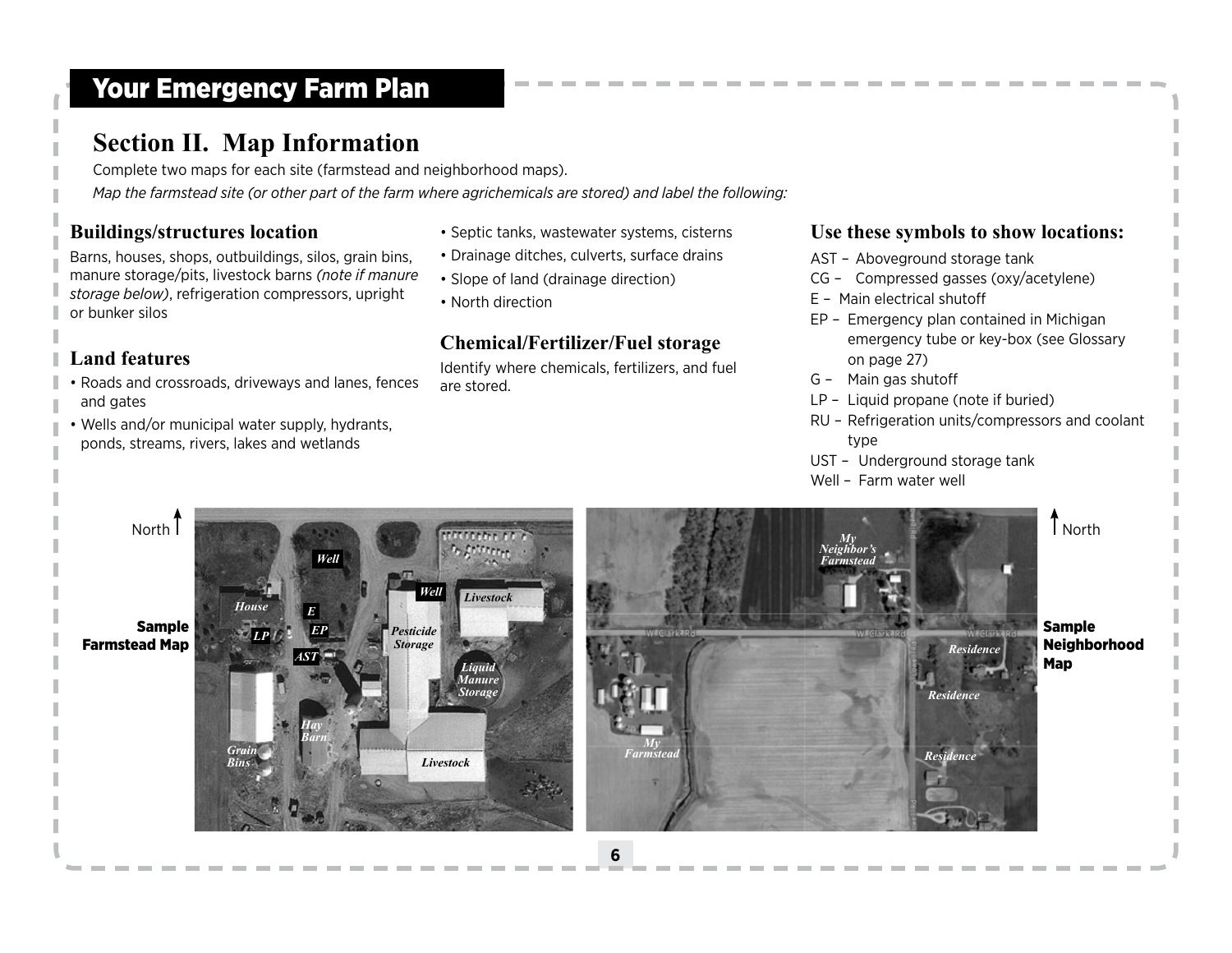| Farm Name   |  |
|-------------|--|
| <b>Date</b> |  |

### **Section IIa. Farmstead Map – CONFIDENTIAL**

**Place a map of your farmstead below. Clearly label buildings and special concerns at the farmstead facility. Manually insert the farmstead map when printing copies of the plan; or, you may insert a digital map of the farmstead if you save the file as a PDF. Click on the space below.**

**Key** AST - Aboveground storage tank CG – Compressed gasses (oxy/acetylene) E – Main electrical shutoff

- EP Emergency plan contained in Michigan emergency tube or key-box (see Glossary on page 27) G – Main gas shutoff
- LP Liquid propane (note if buried) RU – Refrigeration units/compressors and

coolant type

UST – Underground storage tank Well – Farm water well

**7**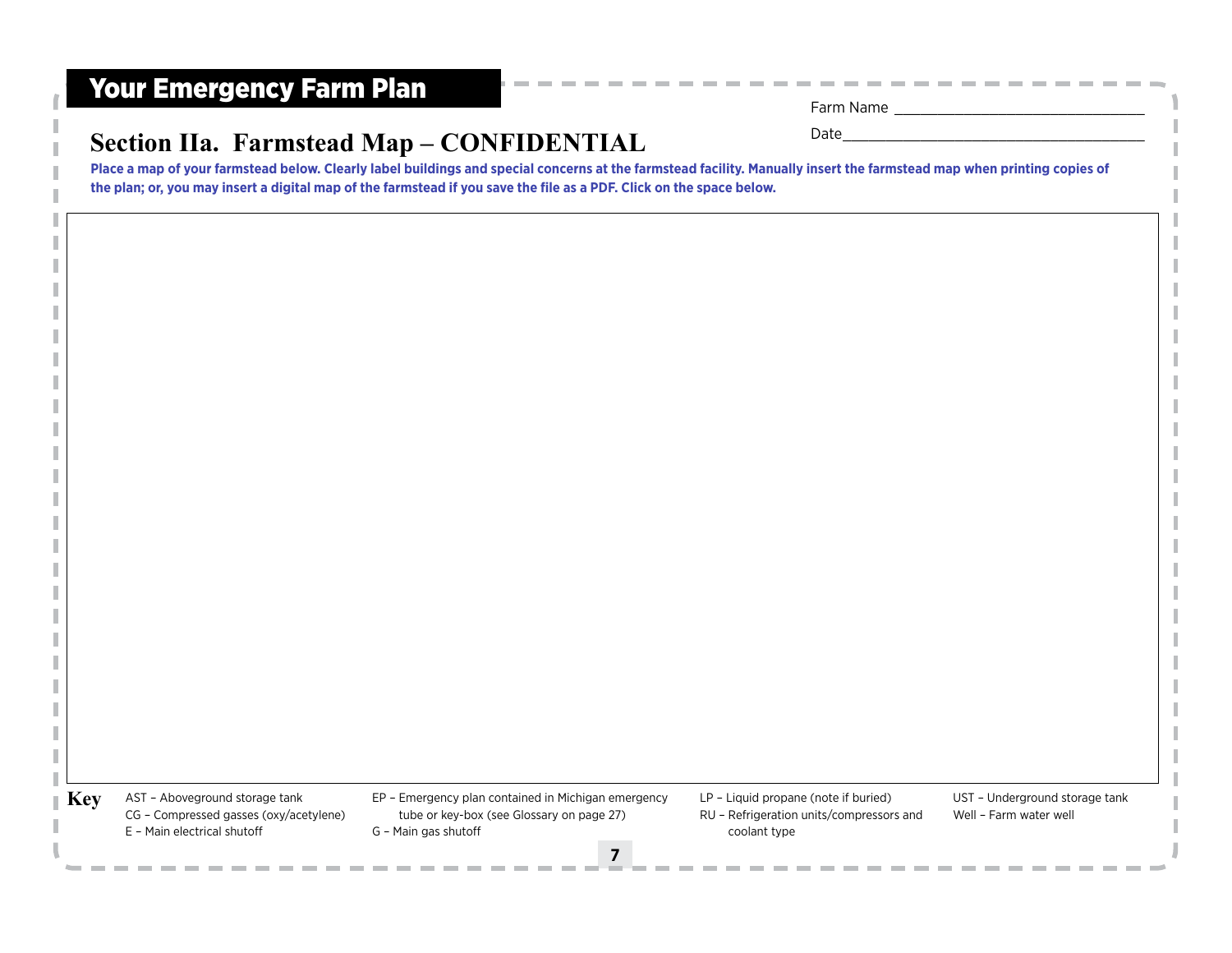| Farm Name |  |
|-----------|--|
|           |  |

-------

 $\sim$ 

### Section IIb. Neighborhood Map – CONFIDENTIAL Date –

**Manually insert the neighborhood map when printing copies of the plan; or, you may insert a digital map of the neighborhood if you save the file as a PDF. Click on the space below.**

Make your own key.

**Contract**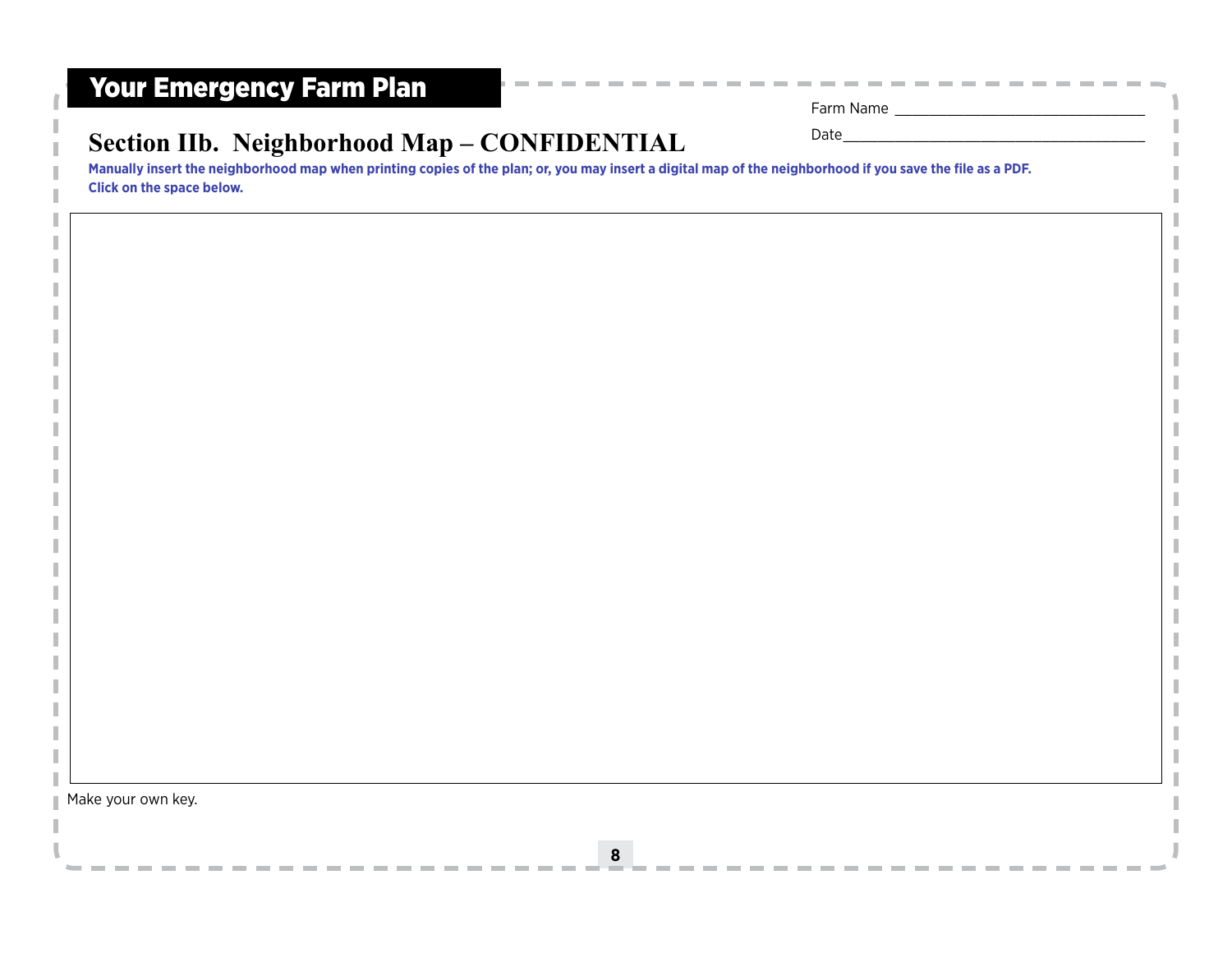agrichemical label.

# **Section IIIa. Agrichemical Information**

| Farill Natile |  |  |  |
|---------------|--|--|--|
|               |  |  |  |

**Contract Contract** 

List agrichemicals used or stored. If agrichemicals are listed in Table 1 on pages 24-25, they may need to be reported to authorities. Use [page 26](#page-12-0) to report.

| <b>Product Name</b><br>and Formulation<br>(Trade/Brand name)                                                                                                                         | Max<br>Lbs/Gals<br>on site | <b>Active Ingredient</b><br>(AI) and Percent<br>AI |      | <b>This chemical</b><br>is listed on<br>pages 24 or 25 | North American/<br><b>DOT Guidebook</b><br>Number* | <b>National Fire Protection</b><br><b>Association (NFPA)</b><br>704M Rating*<br>Health-Flammability-<br>Reactivity | <b>Seasons on Hand</b><br>SP=Spring,<br>S=Summer, F=Fall,<br>W=Winter,<br>YR=Year Round | <b>Building or</b><br>Area stored<br>Label should<br>match map label. |
|--------------------------------------------------------------------------------------------------------------------------------------------------------------------------------------|----------------------------|----------------------------------------------------|------|--------------------------------------------------------|----------------------------------------------------|--------------------------------------------------------------------------------------------------------------------|-----------------------------------------------------------------------------------------|-----------------------------------------------------------------------|
| Example: Anhydrous<br>Ammonia                                                                                                                                                        | 1,000 gal                  | Ammonia                                            | 100% | $\sqrt{ }$                                             | <b>UN 1005</b>                                     | $3 - 1 - 0$                                                                                                        | SP                                                                                      | In Field Only<br>(Not staged at<br>farmstead)                         |
|                                                                                                                                                                                      |                            |                                                    |      |                                                        |                                                    |                                                                                                                    |                                                                                         |                                                                       |
|                                                                                                                                                                                      |                            |                                                    |      |                                                        |                                                    |                                                                                                                    |                                                                                         |                                                                       |
|                                                                                                                                                                                      |                            |                                                    |      |                                                        |                                                    |                                                                                                                    |                                                                                         |                                                                       |
|                                                                                                                                                                                      |                            |                                                    |      |                                                        |                                                    |                                                                                                                    |                                                                                         |                                                                       |
|                                                                                                                                                                                      |                            |                                                    |      |                                                        |                                                    |                                                                                                                    |                                                                                         |                                                                       |
|                                                                                                                                                                                      |                            |                                                    |      |                                                        |                                                    |                                                                                                                    |                                                                                         |                                                                       |
| * Note: The North American/Department of Transportation (DOT) Guidebook Number and National Fire Protection Association (NFPA) 704M Rating can be found on Safety Data Sheets (SDSs) |                            |                                                    |      |                                                        |                                                    |                                                                                                                    |                                                                                         |                                                                       |

**9**

for the chemical of concern. SDSs can be obtained from dealers, manufacturers and various Internet sites. Product name, formulation, active ingredient and percent active ingredient are on the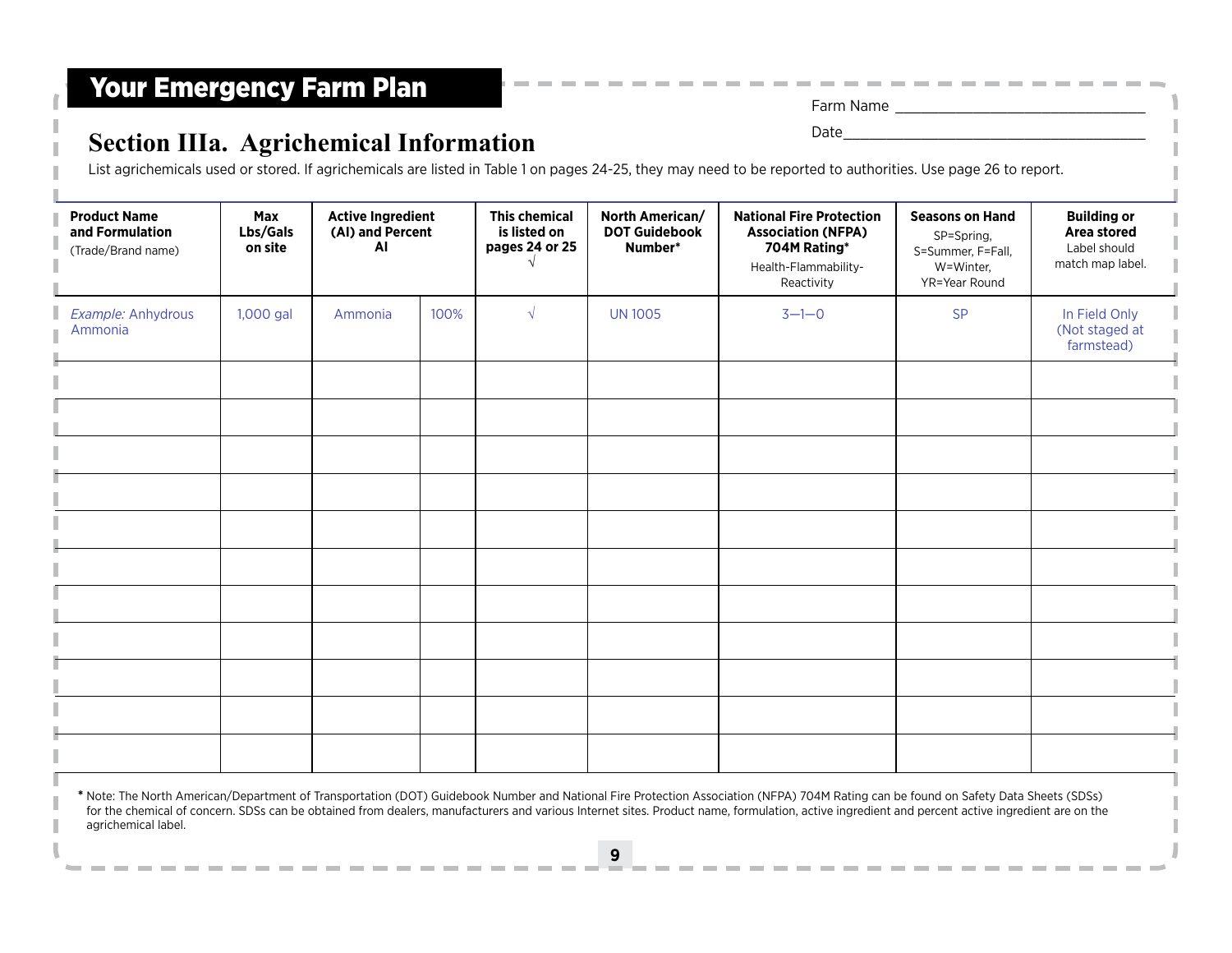Farm Name \_\_\_\_\_\_\_\_\_\_\_\_\_\_\_\_\_\_\_\_\_\_\_\_\_\_\_\_\_

--------

**COL** 

----

# Section IIIb. Farm Flammables and Refrigerants Date

| <b>Fuel Type</b>                                                                         | <b>Total Capacity and</b><br><b>Container Type</b> | <b>Seasons on Hand</b><br>SP=Spring, S=Summer, F=Fall,<br>W=Winter, YR=Year Round | <b>Storage Location</b><br>Description<br>(e.g., In front of pole barn) |
|------------------------------------------------------------------------------------------|----------------------------------------------------|-----------------------------------------------------------------------------------|-------------------------------------------------------------------------|
| <b>Diesel Fuel</b><br><b>Gasoline</b>                                                    |                                                    |                                                                                   |                                                                         |
| <b>Fuel Oil</b>                                                                          |                                                    |                                                                                   |                                                                         |
| <b>New Oil</b><br>(motor and hydraulic)                                                  |                                                    |                                                                                   |                                                                         |
| <b>Used Oil</b><br>(oil burner storage)                                                  |                                                    |                                                                                   |                                                                         |
| Propane (home heat, forklift)                                                            |                                                    |                                                                                   |                                                                         |
| Oxygen/Acetylene<br>(cart tanks vs handheld tanks)                                       |                                                    |                                                                                   |                                                                         |
| <b>Kerosene</b>                                                                          |                                                    |                                                                                   |                                                                         |
| <b>Anhydrous Ammonia for</b><br>Refrigeration<br>(See page 21 if you have this product.) |                                                    |                                                                                   |                                                                         |
| (Other)                                                                                  |                                                    |                                                                                   |                                                                         |
|                                                                                          |                                                    |                                                                                   |                                                                         |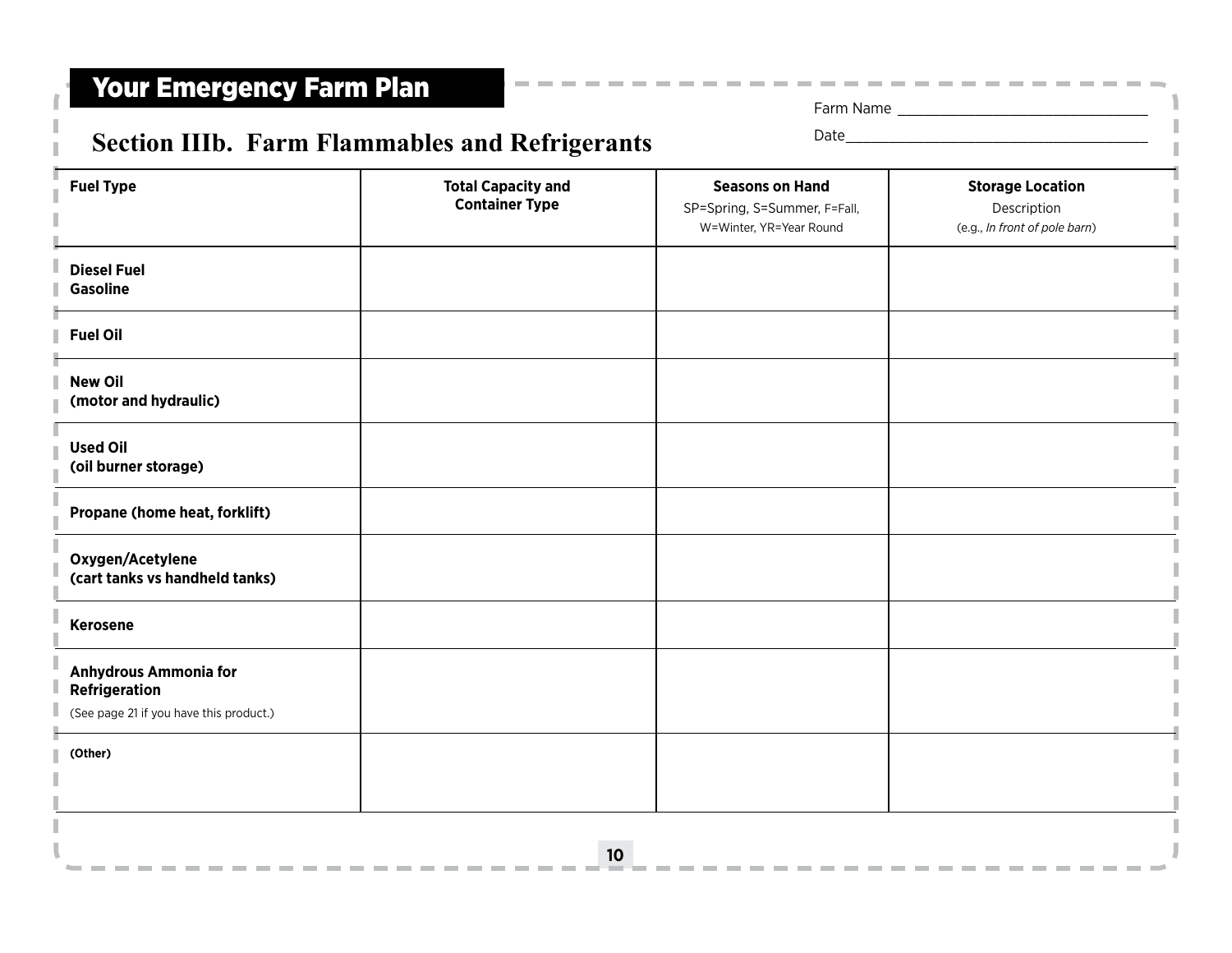### **Section IV. Farm Response Resources**

To be used and reviewed with farm employees

H.

| <b>Resource</b>                                                                                                                                                                                    | <b>Farm Location</b> |
|----------------------------------------------------------------------------------------------------------------------------------------------------------------------------------------------------|----------------------|
| <b>Water Sources</b>                                                                                                                                                                               |                      |
| Shovels                                                                                                                                                                                            |                      |
| Fire Extinguishers (Employees trained in use)                                                                                                                                                      |                      |
| <b>Excavation Equipment</b>                                                                                                                                                                        |                      |
| Spill Kits                                                                                                                                                                                         |                      |
| <b>Medical Kits</b>                                                                                                                                                                                |                      |
| Flashlights/Generator                                                                                                                                                                              |                      |
| <b>Absorbent Materials</b>                                                                                                                                                                         |                      |
| Personal Protective Equipment:<br>(chemical-resistant) suits, goggles, gloves, boots                                                                                                               |                      |
| Manure Pumping Equipment/Contractor Empty Tanks or Containers                                                                                                                                      |                      |
| (to hold manure, liquids, absorbent material or contaminated material/soil)                                                                                                                        |                      |
| Safety Data Sheets (SDSs):<br>All employers are required to have a Safety Data Sheet (SDS) for each hazardous chemical<br>stored or used in the workplace and to make SDSs available to employees. |                      |
| Other (Please Specify)                                                                                                                                                                             |                      |
|                                                                                                                                                                                                    | 11                   |

**COLLEGE COL** 

Farm Name \_\_\_\_\_\_\_\_\_\_\_\_\_\_\_\_\_\_\_\_\_\_\_\_\_\_\_\_\_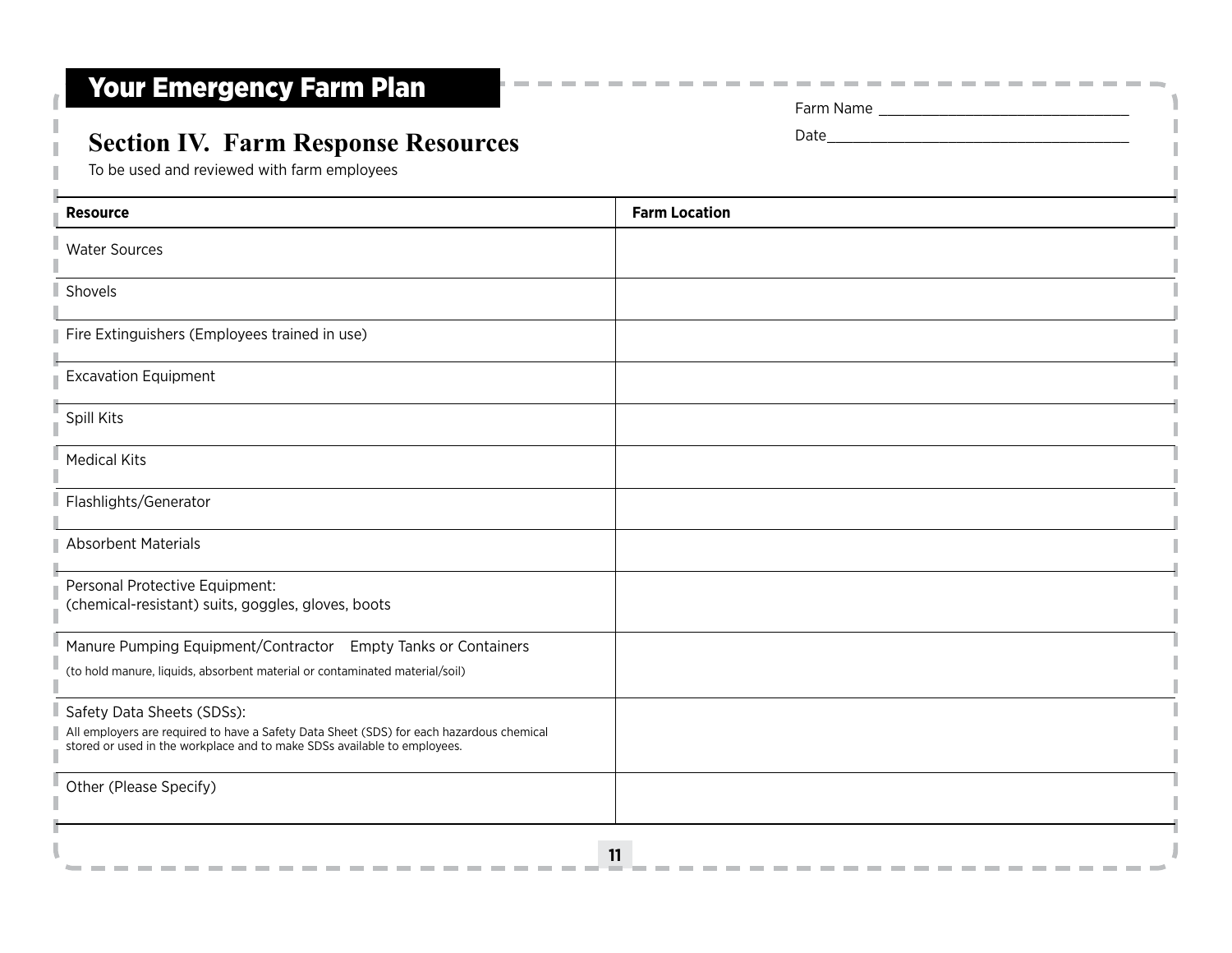### **Section V. Emergency Action Plans for Manure, Fertilizer and Pesticide Spills**

#### Breach of manure or commercial fertilizer storage

**General Action Steps:** Stop any flow into storage area, build containment dams, add soil to berms and apply manure/fertilizer from discharge to fields at agronomic rates. Utilize prearranged additional storage with neighbor. Prepare a Spill or Release Report.

\_\_\_\_\_\_\_\_\_\_\_\_\_\_\_\_\_\_\_\_\_\_\_\_\_\_\_\_\_\_\_\_\_\_\_\_\_\_\_ \_\_\_\_\_\_\_\_\_\_\_\_\_\_\_\_\_\_\_\_\_\_\_\_\_\_\_\_\_\_\_\_\_\_\_\_\_\_\_ \_\_\_\_\_\_\_\_\_\_\_\_\_\_\_\_\_\_\_\_\_\_\_\_\_\_\_\_\_\_\_\_\_\_\_\_\_\_\_ \_\_\_\_\_\_\_\_\_\_\_\_\_\_\_\_\_\_\_\_\_\_\_\_\_\_\_\_\_\_\_\_\_\_\_\_\_\_\_ \_\_\_\_\_\_\_\_\_\_\_\_\_\_\_\_\_\_\_\_\_\_\_\_\_\_\_\_\_\_\_\_\_\_\_\_\_\_\_

#### **Your Plan/Resources:**

#### Manure/Fertilizer/Pesticide spill in the field

**General Action Steps:** Stop applications, build containment dams and collect material. Apply collected material at agronomic rates. Prepare a Spill or Release Report.

\_\_\_\_\_\_\_\_\_\_\_\_\_\_\_\_\_\_\_\_\_\_\_\_\_\_\_\_\_\_\_\_\_\_\_\_\_\_\_ \_\_\_\_\_\_\_\_\_\_\_\_\_\_\_\_\_\_\_\_\_\_\_\_\_\_\_\_\_\_\_\_\_\_\_\_\_\_\_ \_\_\_\_\_\_\_\_\_\_\_\_\_\_\_\_\_\_\_\_\_\_\_\_\_\_\_\_\_\_\_\_\_\_\_\_\_\_\_ \_\_\_\_\_\_\_\_\_\_\_\_\_\_\_\_\_\_\_\_\_\_\_\_\_\_\_\_\_\_\_\_\_\_\_\_\_\_\_ \_\_\_\_\_\_\_\_\_\_\_\_\_\_\_\_\_\_\_\_\_\_\_\_\_\_\_\_\_\_\_\_\_\_\_\_\_\_\_

#### **Your Plan/Resources:**

| Farm Name   |  |
|-------------|--|
| <b>Date</b> |  |

#### Manure storage volume enters the freeboard area

**General Action Steps:** Transfer manure to additional on-farm storage structure with adequate capacity if available. Utilize prearranged additional storage with neighbor. Land apply manure at agronomic rates to fields that are least likely to pose a discharge risk. Pump manure to an isolated area of a field with poor drainage to avoid berm overtopping and structure failure. Contact MDEQ, MDARD or both as appropriate. Prepare a Spill or Release Report.

\_\_\_\_\_\_\_\_\_\_\_\_\_\_\_\_\_\_\_\_\_\_\_\_\_\_\_\_\_\_\_\_\_\_\_\_\_\_\_ \_\_\_\_\_\_\_\_\_\_\_\_\_\_\_\_\_\_\_\_\_\_\_\_\_\_\_\_\_\_\_\_\_\_\_\_\_\_\_ \_\_\_\_\_\_\_\_\_\_\_\_\_\_\_\_\_\_\_\_\_\_\_\_\_\_\_\_\_\_\_\_\_\_\_\_\_\_\_ \_\_\_\_\_\_\_\_\_\_\_\_\_\_\_\_\_\_\_\_\_\_\_\_\_\_\_\_\_\_\_\_\_\_\_\_\_\_\_ \_\_\_\_\_\_\_\_\_\_\_\_\_\_\_\_\_\_\_\_\_\_\_\_\_\_\_\_\_\_\_\_\_\_\_\_\_\_\_

#### **Your Plan/Resources:**

#### Spill on roadway

**General Action Steps:** Human injuries, if present, take precedence. Stop any additional spills, build containment dams, remove material and land apply at agronomic rates. Contact the road commission and drain commission. Do not wash material into roadside ditches or surface water. Prepare a Spill or Release Report.

\_\_\_\_\_\_\_\_\_\_\_\_\_\_\_\_\_\_\_\_\_\_\_\_\_\_\_\_\_\_\_\_\_\_\_\_\_\_\_ \_\_\_\_\_\_\_\_\_\_\_\_\_\_\_\_\_\_\_\_\_\_\_\_\_\_\_\_\_\_\_\_\_\_\_\_\_\_\_ \_\_\_\_\_\_\_\_\_\_\_\_\_\_\_\_\_\_\_\_\_\_\_\_\_\_\_\_\_\_\_\_\_\_\_\_\_\_\_ \_\_\_\_\_\_\_\_\_\_\_\_\_\_\_\_\_\_\_\_\_\_\_\_\_\_\_\_\_\_\_\_\_\_\_\_\_\_\_ \_\_\_\_\_\_\_\_\_\_\_\_\_\_\_\_\_\_\_\_\_\_\_\_\_\_\_\_\_\_\_\_\_\_\_\_\_\_\_

#### **Your Plan/Resources:**

#### Runoff of manure/fertilizer from the field

**General Action Steps:** Stop applications, plow a diversion trench and remove manure/fertilizer, if necessary. Prepare a Spill or Release Report.

**12**

\_\_\_\_\_\_\_\_\_\_\_\_\_\_\_\_\_\_\_\_\_\_\_\_\_\_\_\_\_\_\_\_\_\_\_\_\_\_\_ \_\_\_\_\_\_\_\_\_\_\_\_\_\_\_\_\_\_\_\_\_\_\_\_\_\_\_\_\_\_\_\_\_\_\_\_\_\_\_ \_\_\_\_\_\_\_\_\_\_\_\_\_\_\_\_\_\_\_\_\_\_\_\_\_\_\_\_\_\_\_\_\_\_\_\_\_\_\_ \_\_\_\_\_\_\_\_\_\_\_\_\_\_\_\_\_\_\_\_\_\_\_\_\_\_\_\_\_\_\_\_\_\_\_\_\_\_\_ \_\_\_\_\_\_\_\_\_\_\_\_\_\_\_\_\_\_\_\_\_\_\_\_\_\_\_\_\_\_\_\_\_\_\_\_\_\_\_

#### **Your Plan/Resources:**

*Report any pesticide, fertilizer or manure spills to:* Michigan Department of Agriculture and Rural Development (MDARD) AGRICULTURE POLLUTION EMERGENCY HOT LINE 1-800-405-0101 General agriculture information questions should be directed to MDARD's general information number

### 1-800-292-3939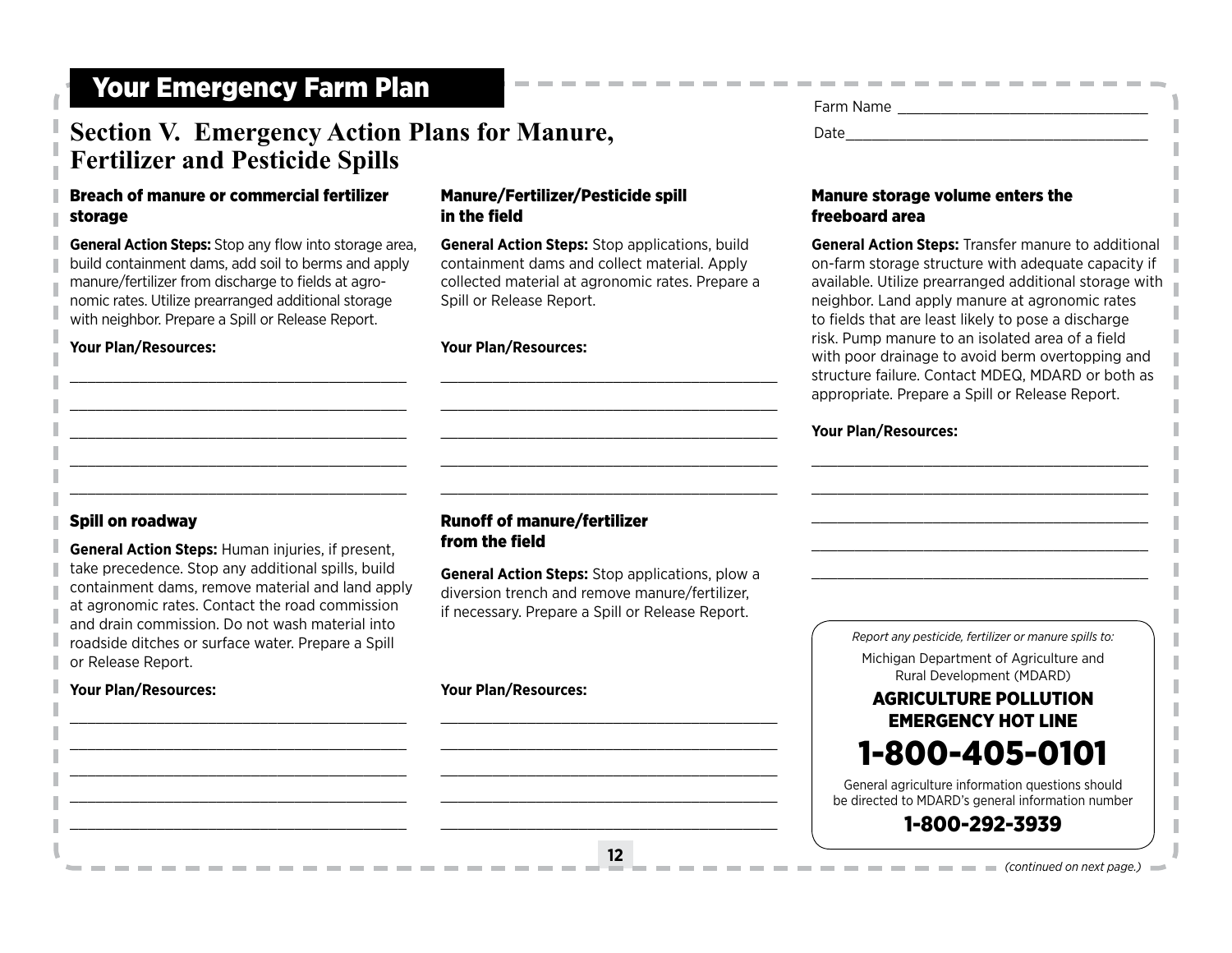### Section V. Emergency Action Plans for Manure, **Date**\_\_\_\_\_\_\_\_\_\_\_\_\_\_\_\_\_\_\_\_\_\_\_\_\_\_\_\_\_ **Fertilizer and Pesticide Spills**

#### Tile discharge of manure from field

**General Action Steps:** Stop manure application, build containment dams in drainage ditch or plug tile outlet(s); incorporate applied manure. Field apply collected manure at agronomic rates. Prepare a Spill or Release Report.

\_\_\_\_\_\_\_\_\_\_\_\_\_\_\_\_\_\_\_\_\_\_\_\_\_\_\_\_\_\_\_\_\_\_\_\_\_\_\_ \_\_\_\_\_\_\_\_\_\_\_\_\_\_\_\_\_\_\_\_\_\_\_\_\_\_\_\_\_\_\_\_\_\_\_\_\_\_\_ \_\_\_\_\_\_\_\_\_\_\_\_\_\_\_\_\_\_\_\_\_\_\_\_\_\_\_\_\_\_\_\_\_\_\_\_\_\_\_ \_\_\_\_\_\_\_\_\_\_\_\_\_\_\_\_\_\_\_\_\_\_\_\_\_\_\_\_\_\_\_\_\_\_\_\_\_\_\_ \_\_\_\_\_\_\_\_\_\_\_\_\_\_\_\_\_\_\_\_\_\_\_\_\_\_\_\_\_\_\_\_\_\_\_\_\_\_\_

#### **Your Plan/Resources:**

#### Chemigation/Fertigation/Irrigation applied manure emergency

**General Action Steps:** Stop pumps, close valves, separate pipes, build containment dams and plug tiles leading to surface water. Remove material from discharge area and land apply at agronomic rates. Prepare a Spill or Release Report.

**Contract Contract** 

\_\_\_\_\_\_\_\_\_\_\_\_\_\_\_\_\_\_\_\_\_\_\_\_\_\_\_\_\_\_\_\_\_\_\_\_\_\_\_ \_\_\_\_\_\_\_\_\_\_\_\_\_\_\_\_\_\_\_\_\_\_\_\_\_\_\_\_\_\_\_\_\_\_\_\_\_\_\_ \_\_\_\_\_\_\_\_\_\_\_\_\_\_\_\_\_\_\_\_\_\_\_\_\_\_\_\_\_\_\_\_\_\_\_\_\_\_\_ \_\_\_\_\_\_\_\_\_\_\_\_\_\_\_\_\_\_\_\_\_\_\_\_\_\_\_\_\_\_\_\_\_\_\_\_\_\_\_ \_\_\_\_\_\_\_\_\_\_\_\_\_\_\_\_\_\_\_\_\_\_\_\_\_\_\_\_\_\_\_\_\_\_\_\_\_\_\_

#### **Your Plan/Resources:**

# Farm Name \_\_\_\_\_\_\_\_\_\_\_\_\_\_\_\_\_\_\_\_\_\_\_\_\_\_\_\_\_

#### Release of Anhydrous Ammonia Fertilizer or Refrigerant

**General Action Steps:** Move upwind from release immediately. Do not enter downwind area. Immediately contact downwind neighbors and local authorities. Prepare a Spill or Release Report.

\_\_\_\_\_\_\_\_\_\_\_\_\_\_\_\_\_\_\_\_\_\_\_\_\_\_\_\_\_\_\_\_\_\_\_\_\_\_\_ \_\_\_\_\_\_\_\_\_\_\_\_\_\_\_\_\_\_\_\_\_\_\_\_\_\_\_\_\_\_\_\_\_\_\_\_\_\_\_ \_\_\_\_\_\_\_\_\_\_\_\_\_\_\_\_\_\_\_\_\_\_\_\_\_\_\_\_\_\_\_\_\_\_\_\_\_\_\_ \_\_\_\_\_\_\_\_\_\_\_\_\_\_\_\_\_\_\_\_\_\_\_\_\_\_\_\_\_\_\_\_\_\_\_\_\_\_\_ \_\_\_\_\_\_\_\_\_\_\_\_\_\_\_\_\_\_\_\_\_\_\_\_\_\_\_\_\_\_\_\_\_\_\_\_\_\_\_

#### **Your Plan/Resources:**

#### Silage leachate containment plan

**General Action Steps:** Utilize sawdust, hay, straw or other material to contain leachate. Collect leachate in designed containment; utilize grass filter strip to treat pad runoff. Prepare a Spill or Release Report.

\_\_\_\_\_\_\_\_\_\_\_\_\_\_\_\_\_\_\_\_\_\_\_\_\_\_\_\_\_\_\_\_\_\_\_\_\_\_\_ \_\_\_\_\_\_\_\_\_\_\_\_\_\_\_\_\_\_\_\_\_\_\_\_\_\_\_\_\_\_\_\_\_\_\_\_\_\_\_ \_\_\_\_\_\_\_\_\_\_\_\_\_\_\_\_\_\_\_\_\_\_\_\_\_\_\_\_\_\_\_\_\_\_\_\_\_\_\_ \_\_\_\_\_\_\_\_\_\_\_\_\_\_\_\_\_\_\_\_\_\_\_\_\_\_\_\_\_\_\_\_\_\_\_\_\_\_\_ \_\_\_\_\_\_\_\_\_\_\_\_\_\_\_\_\_\_\_\_\_\_\_\_\_\_\_\_\_\_\_\_\_\_\_\_\_\_\_

#### **Your Plan/Resources:**

### Other manure/fertilizer/pesticide emergencies

\_\_\_\_\_\_\_\_\_\_\_\_\_\_\_\_\_\_\_\_\_\_\_\_\_\_\_\_\_\_\_\_\_\_\_\_\_\_\_ \_\_\_\_\_\_\_\_\_\_\_\_\_\_\_\_\_\_\_\_\_\_\_\_\_\_\_\_\_\_\_\_\_\_\_\_\_\_\_ \_\_\_\_\_\_\_\_\_\_\_\_\_\_\_\_\_\_\_\_\_\_\_\_\_\_\_\_\_\_\_\_\_\_\_\_\_\_\_ \_\_\_\_\_\_\_\_\_\_\_\_\_\_\_\_\_\_\_\_\_\_\_\_\_\_\_\_\_\_\_\_\_\_\_\_\_\_\_ \_\_\_\_\_\_\_\_\_\_\_\_\_\_\_\_\_\_\_\_\_\_\_\_\_\_\_\_\_\_\_\_\_\_\_\_\_\_\_ \_\_\_\_\_\_\_\_\_\_\_\_\_\_\_\_\_\_\_\_\_\_\_\_\_\_\_\_\_\_\_\_\_\_\_\_\_\_\_ \_\_\_\_\_\_\_\_\_\_\_\_\_\_\_\_\_\_\_\_\_\_\_\_\_\_\_\_\_\_\_\_\_\_\_\_\_\_\_ \_\_\_\_\_\_\_\_\_\_\_\_\_\_\_\_\_\_\_\_\_\_\_\_\_\_\_\_\_\_\_\_\_\_\_\_\_\_\_

**13**

**Your Plan/Resources:**

*Report any pesticide, fertilizer or manure spills to:* Michigan Department of Agriculture and Rural Development (MDARD)

### AGRICULTURE POLLUTION EMERGENCY HOT LINE

# 1-800-405-0101

General agriculture information questions should be directed to MDARD's general information number

### 1-800-292-3939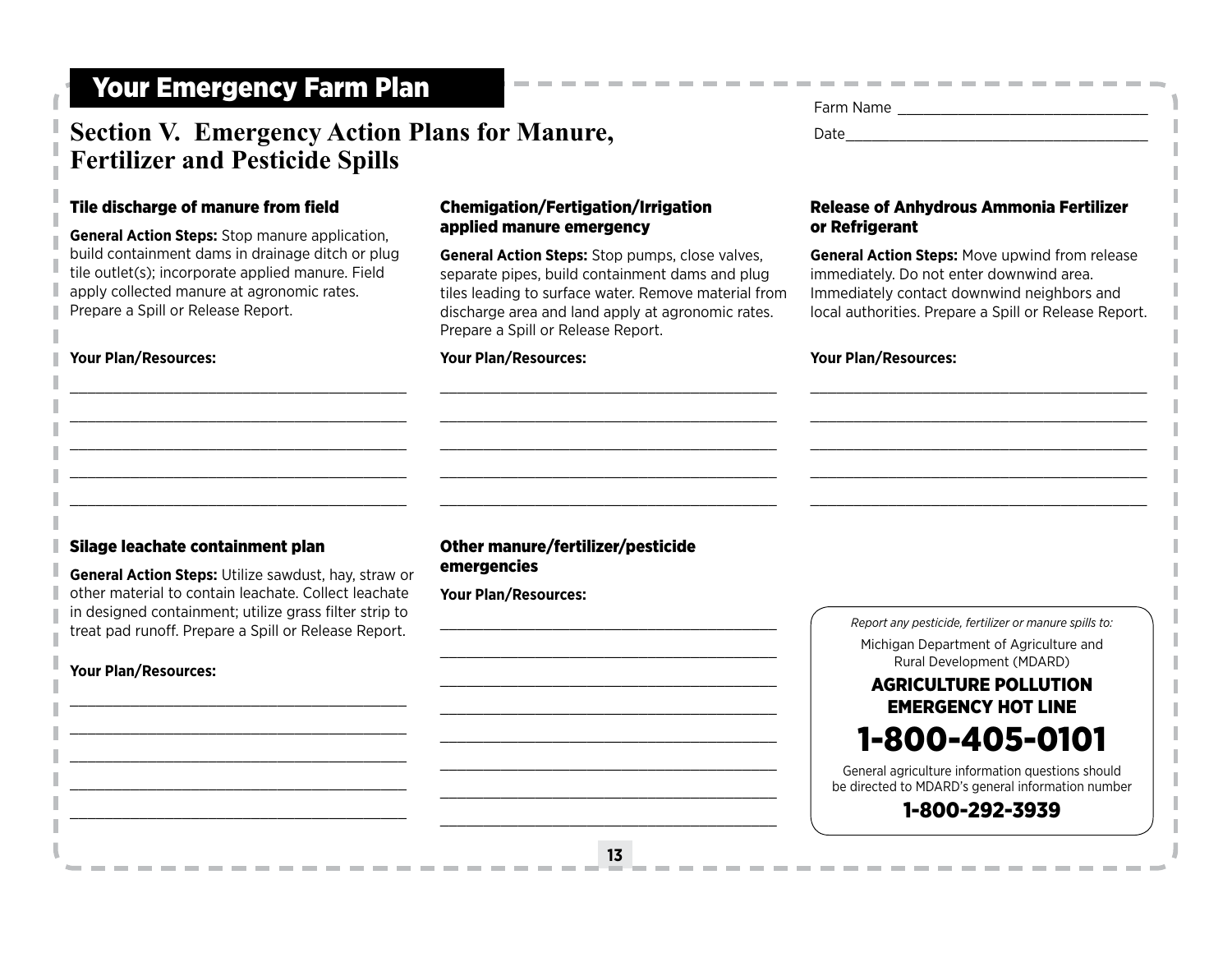# Your Emergency Farm Plan Farm Name \_\_\_\_\_\_\_\_\_\_\_\_\_\_\_\_\_\_\_\_\_\_\_\_\_\_\_\_\_

п

| <b>Section VI. LEPC Planning Page</b>                                                                                                                                                                                                                          |                                                                                        |                                                                                                                                         |
|----------------------------------------------------------------------------------------------------------------------------------------------------------------------------------------------------------------------------------------------------------------|----------------------------------------------------------------------------------------|-----------------------------------------------------------------------------------------------------------------------------------------|
| (This section is to be completed by your LEPC.)                                                                                                                                                                                                                |                                                                                        |                                                                                                                                         |
| If your farm stores extremely hazardous substances (EHS) or is a SARA (Superfund Amendments and Reauthorization Act) Title III site,<br>submit a copy of your emergency plan to your Local Emergency Planning Committee (LEPC).                                |                                                                                        |                                                                                                                                         |
| If you have an EHS on your farm in an amount that is<br>at or above the threshold planning quantity (TPQ),<br>you are required by law to notify your LEPC and the<br>Michigan SARA Title III Program.                                                          | 2. Response precautions/suggested PPE:                                                 | Other emergency planning recommendations<br>(optional):<br>A. Establish access control procedures and maps.<br>1. Access control points |
| The LEPC will complete the following additional<br>emergency planning requirements and<br>recommendations to develop an off-site emergency<br>response plan for your farm.                                                                                     | 3. Evacuation routes, including primary/<br>alternative routes out of vulnerable zone: | 2. Traffic rerouting within the vulnerable zone<br>B. Identify shelters in the event an evacuation is<br>needed:                        |
| A. This plan has been developed for (check all that<br>apply):<br>__ SARA Title III Off-site response plan purposes<br>_ Michigan Firefighter Right-to-know purposes<br>_ MIOSHA HAZWOPER purposes<br>B. Describe method used to determine vulnerable<br>zone: | C. Fire department response procedures for this<br>site:                               | C. Identify where chemical-specific toxicological<br>information can be found:                                                          |
| 1. Primary hazard to response personnel:                                                                                                                                                                                                                       | D. Site security control procedures:                                                   |                                                                                                                                         |
|                                                                                                                                                                                                                                                                | 14                                                                                     |                                                                                                                                         |